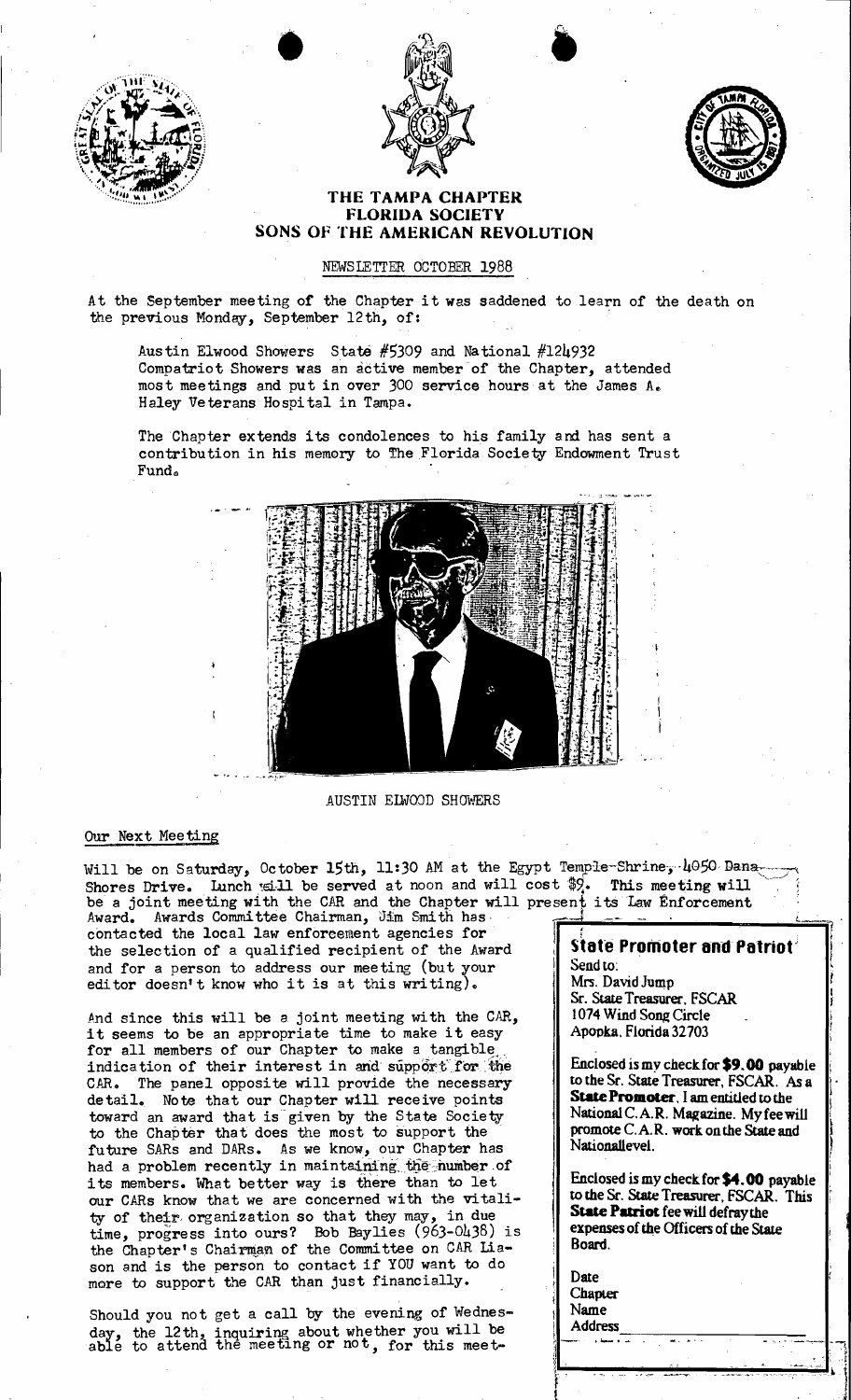ing please call President Martin Miller (935-1697) to let him know that you will be there. Martin is taking over this chore this. month because Treasurer, Sam Beauregard is in the final stages (he hopes) of getting a new home for his family and may not be able to make the necessary arrangements with the Shrine on how many people to expect.

 $\bullet$   $\bullet$ 

The Chapter's Board of Governors met on the 6th to consider the agenda for the business portion of the meeting. It was a relatively short meeting, partly because, although all the Committee Chairmen had been invited to attend and to discuss their Committee's activity, none of them did so.

The matter of increased communication within the Chapter was discussed so the old cliche about the right hand and the left hand might be less of a matter of con-<br>cern. It was suggested that Committee Chairmen let the Editor of the newslette It was suggested that Committee Chairmen let the Editor of the newsletter know of new developments in their areas of activity so that they might be reported on to the membership.

Plans need to be considered on what the Chapter might want to do to recognize the 100 the Anniversary of the SAR which will be in 1989.

Treasurer Beauregard reported to the Board that the Chapter's bank account stood at \$580.82 including the \$100 flag fund.

## Our last Meeting

Was a bit light in attendance. Thirteen Compatriots, three of their ladies and our speaker, Mr. Alton (Bud) Parker and his wife.

Included \as one of the Compatriots was Cyril (Cy) Paul Gamber Who, that very day, received notification that his application for membership had been accepted. Even though Cy had not yet been sworn in, that seemed a bit obscure for counting purposes. To show that he wasn't hesi tant about becoming active in the Chapter, he accepted membership in Russ Rising's Eagle Scout Award Committee.

Change to Chapter by-laws providing that a prospective member not be accepted as a member of the Chapter until he attended a least one meeting to be sworn in was passed. This provision may be waived by the Eoard of Governors.

Upon motion by Bob Baylies, GlennArter received the Chapter's support in having his name place in nomination before the State Board of Management as West Central Senior Vice-President.

Chapter participation in the Douglass G.. High Oratorical Contest is moving forward under the Chairmanship of Ed McCleary. Letters have been sent out to area high schools inviting their submi tting qualified students. Members were cau tioned that if cos ts to the Chapter ran too high, a special request for donations might result. However, a motion was passed that the Chapter apply to the Endowment Trust Fund for partial reimbursement of expenses it might incur.

Continued participation in the Eagle Scout Award progam was approved.

All Chapter committees need more personnel to help carry out their programs and all inactive Compatriots are urged to come forward to accept the responsibility of membership.

Hillsborough County Tax Appraiser, Alton (Bud) Parker presented a very lucid and in depth talk regarding the department which he heads. Perhaps it is unfortu-<br>nate him that his talk could not be given county-wide for, as we all probably  $n_{min}$  that his talk could not be given county-wide for, as we all probably know, he lost his bid for reelection.